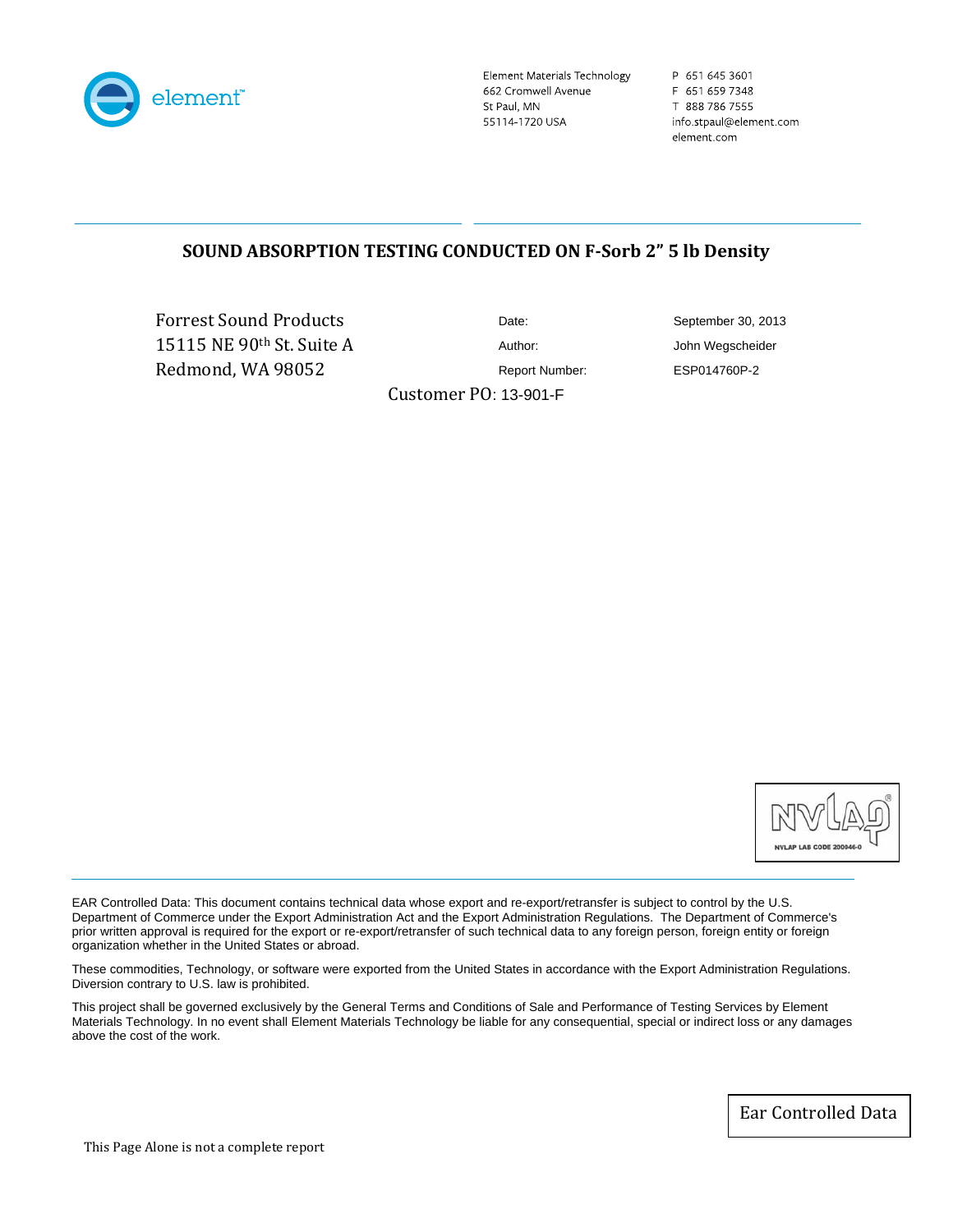

# **Noise Reduction Coefficient (ASTM C42309a)**

## **INTRODUCTION:**

This report presents the results of acoustical testing of 2" 5 lb Density F‐Sorb. This testing was requested by Mr. Doug Bixel of Forrest Sound Products and was conducted on September 25th, 2013.

This report must not be reproduced except in full with the approval of Element Materials Technology. The test results contained in this report pertain only to the specific assemblies tested and not necessarily to all similar constructions.

Element has been accredited by the U.S. Department of Commerce and the National Institute of Standards and Technology (NIST, formerly NBS) under their National Voluntary Laboratory Accreditation Program (NVLAP Lab Code 200046‐0) for conducting this test procedure. This report may not be used to claim product endorsement by NVLAP, NIST or any agency of the U.S. Government.

The results stated in this report represent only the specific construction and acoustical conditions present at the time of the test. Measurements performed in accordance with this standard on nominally identical onstructions and acoustical conditions may produce different results. c

#### **TEST RESULTS SUMMARY:**

|       | <b>Noise Reduction Coefficient (NRC) Test Type A Mount</b> | <b>Test Results</b>       |              |            |            |    |
|-------|------------------------------------------------------------|---------------------------|--------------|------------|------------|----|
| Test# | <b>Sample Identification</b>                               | <b>Total Weight (lbs)</b> | Weight (psf) | <b>NRC</b> | <b>SAA</b> | -- |
| 2     | F-Sorb 2" 5 lb Density                                     | 59.2                      | 0.8          | 1.05       | 1.01       | -- |

Tabular and graphical presentations of the data are presented under "TEST RESULTS" below.

## **SPECIMEN DESCRIPTION:** (Also see "Test Results")

The material was identified as 2", 5 lb Density F‐Sorb. The overall sample size was 72 ft2 and consisted of (8) 24"x48" Samples and (2) 12"x48" Samples and weighed a total of 59.2lbs. The Sample was mounted on the floor (Type A). A 2" Space or Reveal was between samples.

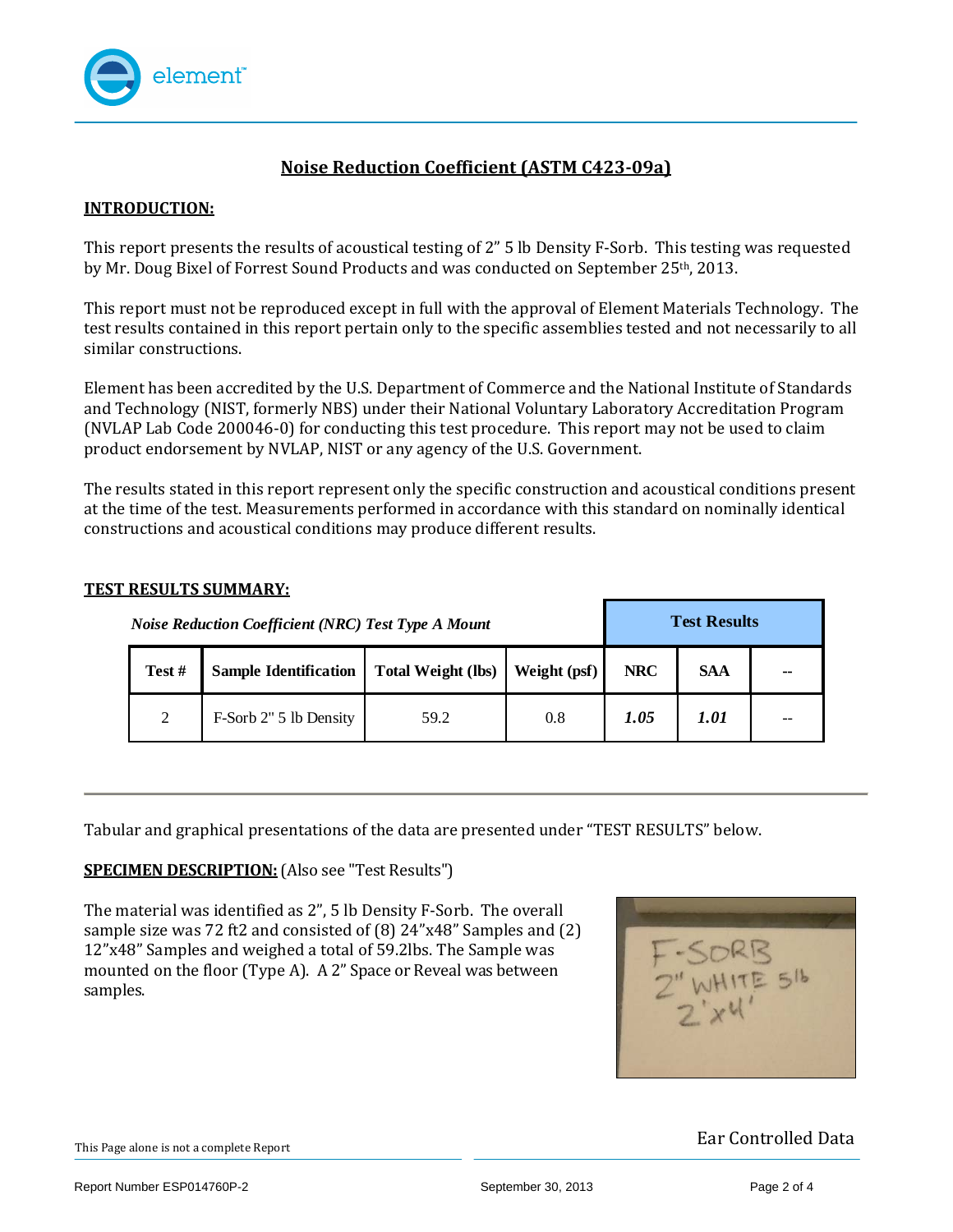

# **TEST PROCEDURE AND EQUIPMENT:**

## *Sound Absorption Test*

ASTM C 423‐09a," Sound Absorption and Sound Absorption Coefficient by the Reverberation Room Method", was followed in every respect. The F‐Sorb samples were placed on the floor in a Type A mounting method with a 2" space between panels.

NRC was calculated by rounding the sound absorption coefficients for 250, 500, 1000 and 2000 Hz to the nearest 0.05. SAA was calculated by rounding the sound absorption coefficients for the welve frequencies from 200 Hz to 2500 Hz to the nearest 0.01. t

## **TEST EQUIPMENT:**

| <b>Item Description</b>            | ID#                  | Manufacturer/Model                     | $\left  \right $ Serial # | <b>Calibration Due Location</b> |                              |
|------------------------------------|----------------------|----------------------------------------|---------------------------|---------------------------------|------------------------------|
| 1/2" Pressure Condenser Microphone | PT-162-075 GRAS/40AD |                                        | 19220-1244                | 5/19/14                         | <b>Reverberation Chamber</b> |
| <b>Microphone Calibrator</b>       |                      | PT-162-076 Norsonic/1251               | 29144                     | 5/29/14                         | N/A                          |
| <b>Data Acquisition Module</b>     |                      | PT-162-107 National Instruments/NI9234 | 195551B-01L               | 8/27/14                         | <b>Control Center</b>        |
| Temp and Humidity Transmitter      |                      | PT-162-077 Dwyer Instruments/Series RH | M90714-E4SV-Y             | 5/22/14                         | <b>Reverberation Chamber</b> |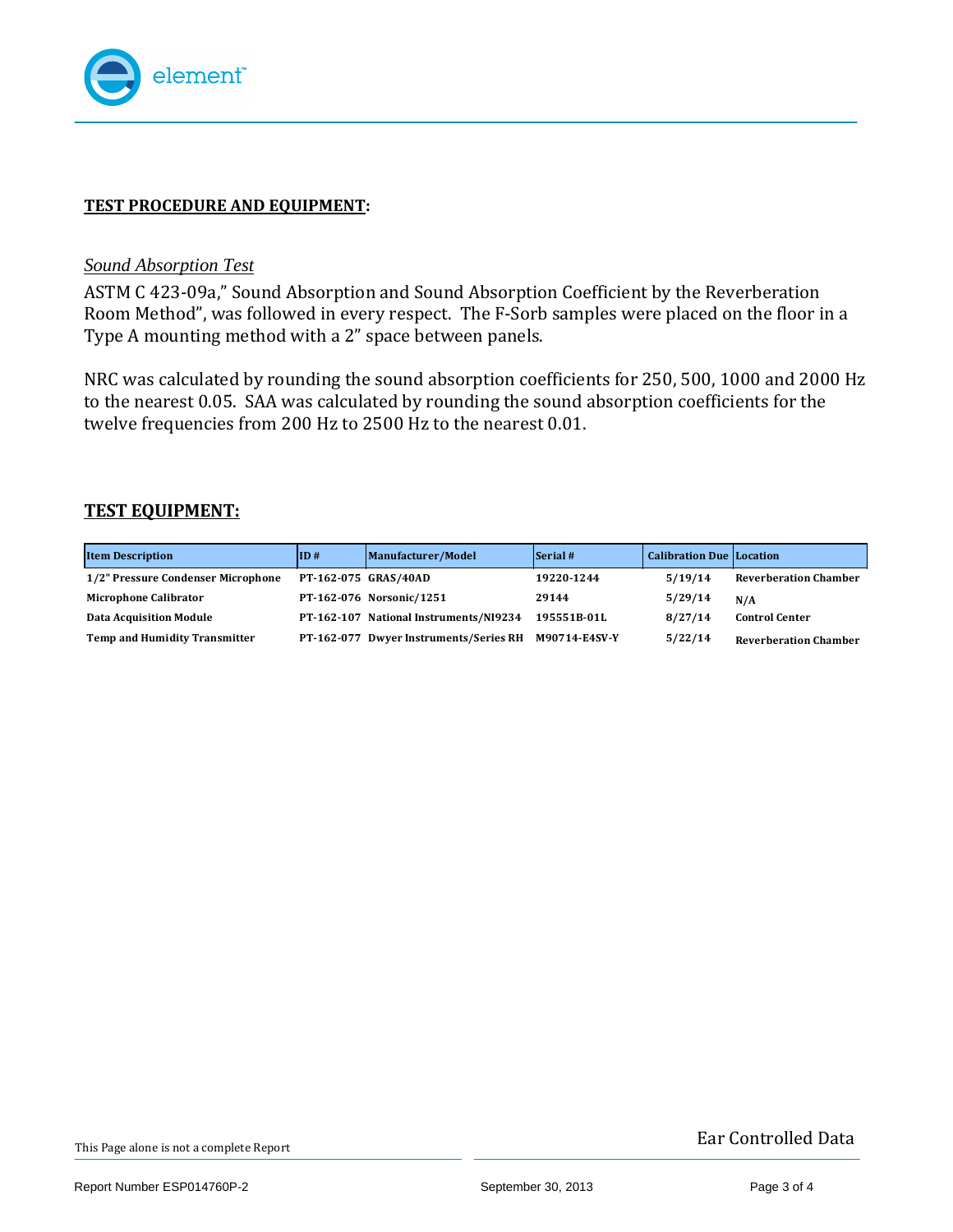

**T est Data:**

 $\overline{315}$ 

 $400$ 

500

630

 $800$ 

1000

1250

1600

 $2000$ 

2500

3150

4000

5000

| <b>General Information</b> |                             |                               |                                              |                           |    |                        |          |  |
|----------------------------|-----------------------------|-------------------------------|----------------------------------------------|---------------------------|----|------------------------|----------|--|
| Project No:                |                             |                               | ESP-014760P Forrest Sound Products-2         | $1.25 -$                  | So |                        |          |  |
| Customer:                  |                             |                               |                                              | Forrest Sound Products    |    |                        |          |  |
| Test Date:                 |                             |                               | 09-24-2013                                   |                           |    |                        |          |  |
| Specimen ID:               |                             |                               | F-Sorb 2 in Light Grey                       |                           |    |                        |          |  |
|                            | Specimen Description:       |                               | 2"5LB                                        |                           |    |                        | $1.00 -$ |  |
|                            | Specimen Dimensions - Area: |                               | 96.00" W x 108.00" H - 72.00 ft <sup>2</sup> |                           |    |                        |          |  |
| Operator:                  |                             |                               | JMW.                                         |                           |    |                        |          |  |
| Data Table                 |                             |                               |                                              |                           |    | <b>Room Conditions</b> |          |  |
|                            | absorption<br>empty (mª)    | absorption *<br>sample $(m2)$ |                                              | Absorption<br>Coefficient |    | Temperature            |          |  |
| 80                         | 3.74                        | 0.86                          |                                              | 0.13                      |    | ۰c<br>20.3             |          |  |
| 5.29<br>100<br>125<br>3.91 |                             | 0.43                          |                                              | 0.06                      |    |                        |          |  |
|                            |                             | 0.97                          |                                              | 0.14                      |    | R.H.                   |          |  |
| 160                        | 3.62                        | 1.42                          |                                              | 0.21                      |    | %<br>51                |          |  |
| 200                        | 3.96                        | 2.28                          |                                              | 0.34                      |    |                        |          |  |
| 250                        | 3.64                        | 4.11                          |                                              | 0.61                      |    | ATM                    |          |  |

 $0.74$ 

 $0.92$ 

 $1.04$ 

 $1.20$ 

 $1.21$ 

 $1.26$ 

 $1.24$ 

 $1.19$ 

 $1.20$ 

 $1.12$ 

 $1.10$ 

 $1.09$ 

 $1.09$ 

ATM

969 hPa

**SOUND ABSORPTION** ASTM C423



\* based on an extended plane area of 72.00 ft<sup>2</sup>

 $3,66$ 

 $3,73$ 

 $4,20$ 

 $4.38$ 

 $4.82$ 

4.94

 $5.61$ 

 $\frac{6.28}{7.11}$ 

 $7.92$ 

 $9.08$ 

10.78

 $13.13$ 

 $4.95$ 

 $6.17$ 

 $6.99$ 

 $8.01$ 

 $8.11$ 

 $8.45$ 

 $8.28$ 

 $7.97$ 

 $8.04$ 

 $7.50$ 

 $7,39$ 

 $\frac{7.26}{7.27}$ 

This Page alone is not a complete Report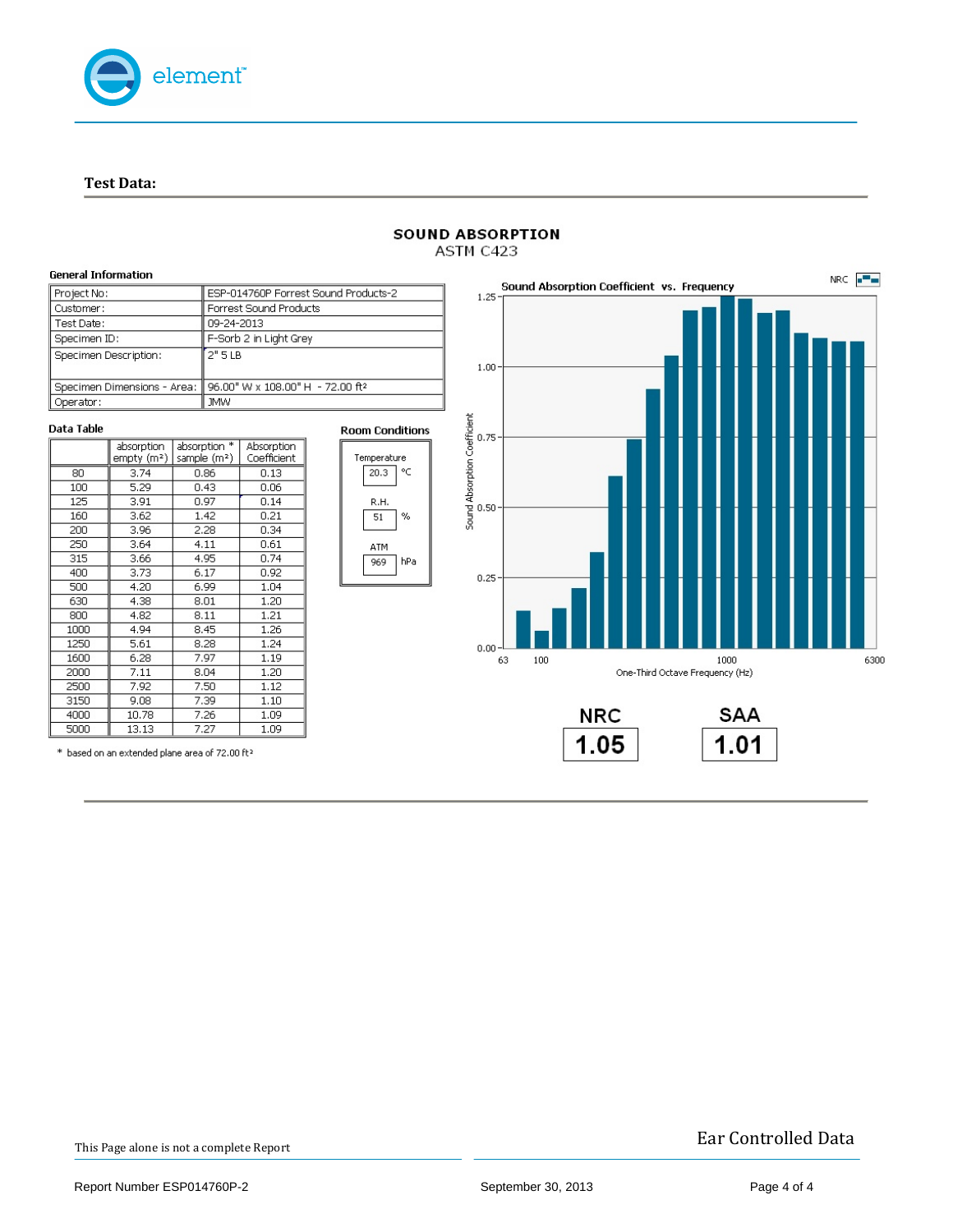

Element Materials Technology 662 Cromwell Avenue St Paul, MN 55114-1720 USA

P 651 645 3601 F 651 659 7348 T 888 786 7555 info.stpaul@element.com element.com

# **SOUND ABSORPTION TESTING CONDUCTED ON FSorb 1" 7.5 lb Density**

Forrest Sound Produc ts 15115 NE 90th St. Suit e A Redmond, WA 98052

Date: September 30, 2013

Report Number: ESP014760P-3

Customer PO: 13-901-F

Author: John Wegscheider



EAR Controlled Data: This document contains technical data whose export and re-export/retransfer is subject to control by the U.S. Department of Commerce under the Export Administration Act and the Export Administration Regulations. The Department of Commerce's prior written approval is required for the export or re-export/retransfer of such technical data to any foreign person, foreign entity or foreign organization whether in the United States or abroad.

These commodities, Technology, or software were exported from the United States in accordance with the Export Administration Regulations. Diversion contrary to U.S. law is prohibited.

This project shall be governed exclusively by the General Terms and Conditions of Sale and Performance of Testing Services by Element Materials Technology. In no event shall Element Materials Technology be liable for any consequential, special or indirect loss or any damages above the cost of the work.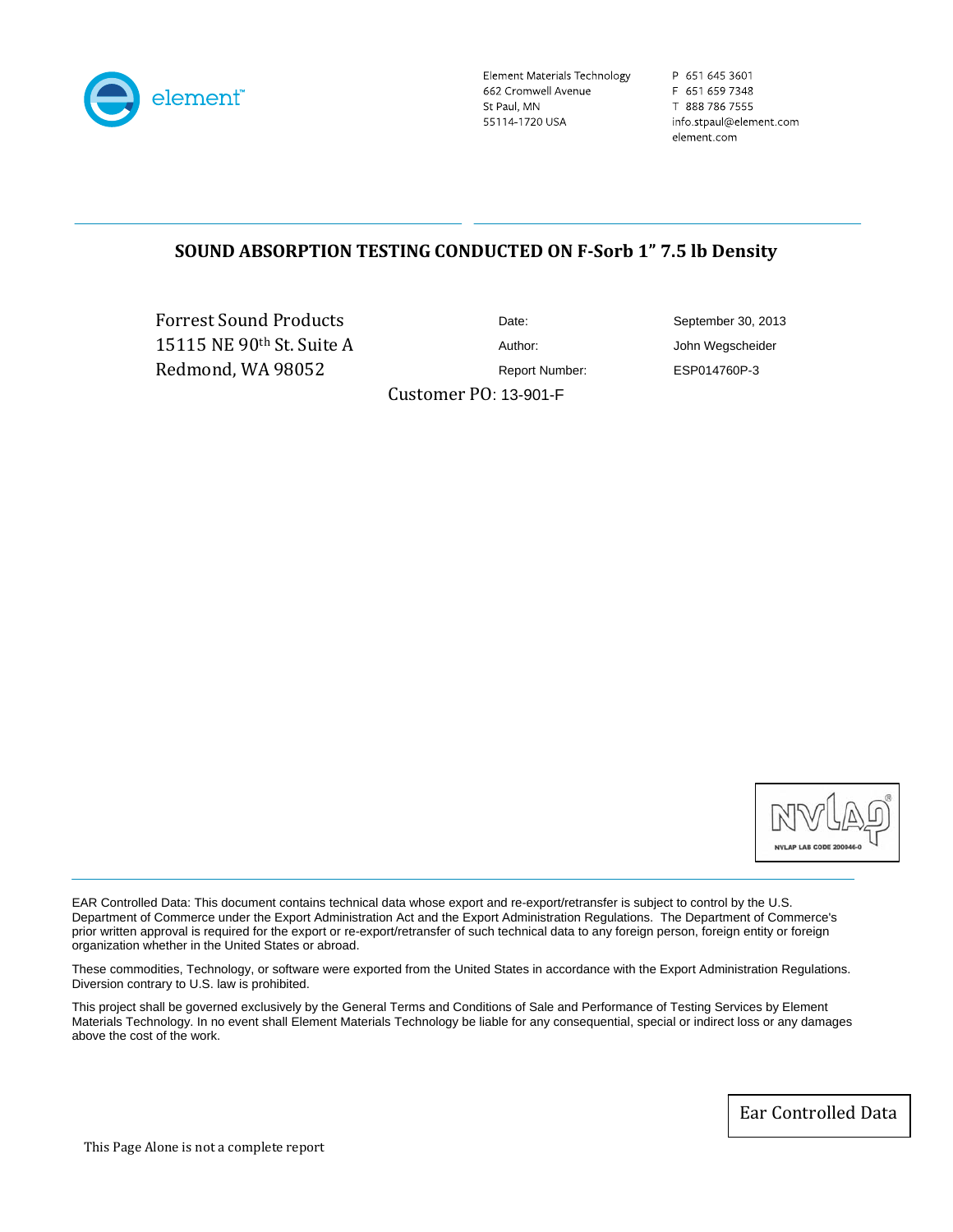

# **Noise Reduction Coefficient (ASTM C42309a)**

## **INTRODUCTION:**

This report presents the results of acoustical testing of 1" 7.5 lb Density F‐Sorb. This testing was requested by Mr. Doug Bixel of Forrest Sound Products and was conducted on September 25th, 2013.

This report must not be reproduced except in full with the approval of Element Materials Technology. The test results contained in this report pertain only to the specific assemblies tested and not necessarily to all similar constructions.

Element has been accredited by the U.S. Department of Commerce and the National Institute of Standards and Technology (NIST, formerly NBS) under their National Voluntary Laboratory Accreditation Program (NVLAP Lab Code 200046‐0) for conducting this test procedure. This report may not be used to claim product endorsement by NVLAP, NIST or any agency of the U.S. Government.

The results stated in this report represent only the specific construction and acoustical conditions present at the time of the test. Measurements performed in accordance with this standard on nominally identical onstructions and acoustical conditions may produce different results. c

#### **TEST RESULTS SUMMARY:**

|        | <b>Noise Reduction Coefficient (NRC) Test Type A Mount</b> |              | <b>Test Results</b> |            |            |       |
|--------|------------------------------------------------------------|--------------|---------------------|------------|------------|-------|
| Test # | <b>Sample Identification</b>                               | Weight (lbs) | Weight (psf)        | <b>NRC</b> | <b>SAA</b> | --    |
| 3      | F-Sorb 1"7.5 lb Density                                    | 43.0         | 0.6                 | 0.70       | 0.69       | $- -$ |

Tabular and graphical presentations of the data are presented under "TEST RESULTS" below.

## **SPECIMEN DESCRIPTION:** (Also see "Test Results")

The material was identified as 1", 7.5 lb Density F‐Sorb. The overall sample size was 72 ft2 and consisted of (8) 24"x48" Samples and (2) 12"x48" Samples and weighed a total of 43lbs. The Sample was mounted on the floor (Type A). A 1" Space or Reveal was between samples.

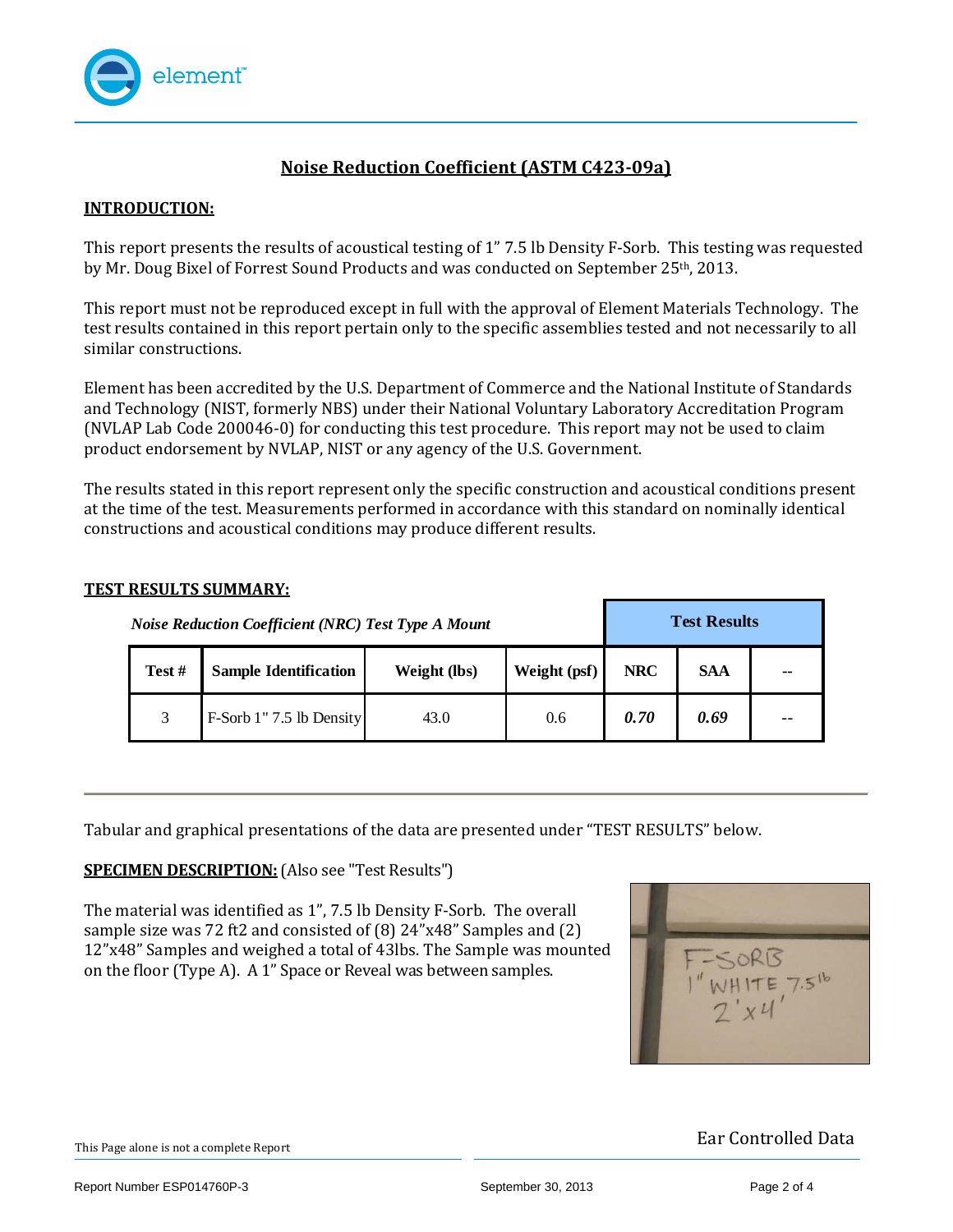

# **TEST PROCEDURE AND EQUIPMENT:**

## *Sound Absorption Test*

ASTM C 423‐09a," Sound Absorption and Sound Absorption Coefficient by the Reverberation Room Method", was followed in every respect. The F‐Sorb samples were placed on the floor in a Type A mounting method with a 1" space between panels.

NRC was calculated by rounding the sound absorption coefficients for 250, 500, 1000 and 2000 Hz to the nearest 0.05. SAA was calculated by rounding the sound absorption coefficients for the welve frequencies from 200 Hz to 2500 Hz to the nearest 0.01. t

## **TEST EQUIPMENT:**

| <b>Item Description</b>            | ID#                  | Manufacturer/Model                     | $\left  \right $ Serial # | <b>Calibration Due Location</b> |                              |
|------------------------------------|----------------------|----------------------------------------|---------------------------|---------------------------------|------------------------------|
| 1/2" Pressure Condenser Microphone | PT-162-075 GRAS/40AD |                                        | 19220-1244                | 5/19/14                         | <b>Reverberation Chamber</b> |
| <b>Microphone Calibrator</b>       |                      | PT-162-076 Norsonic/1251               | 29144                     | 5/29/14                         | N/A                          |
| <b>Data Acquisition Module</b>     |                      | PT-162-107 National Instruments/NI9234 | 195551B-01L               | 8/27/14                         | <b>Control Center</b>        |
| Temp and Humidity Transmitter      |                      | PT-162-077 Dwyer Instruments/Series RH | M90714-E4SV-Y             | 5/22/14                         | <b>Reverberation Chamber</b> |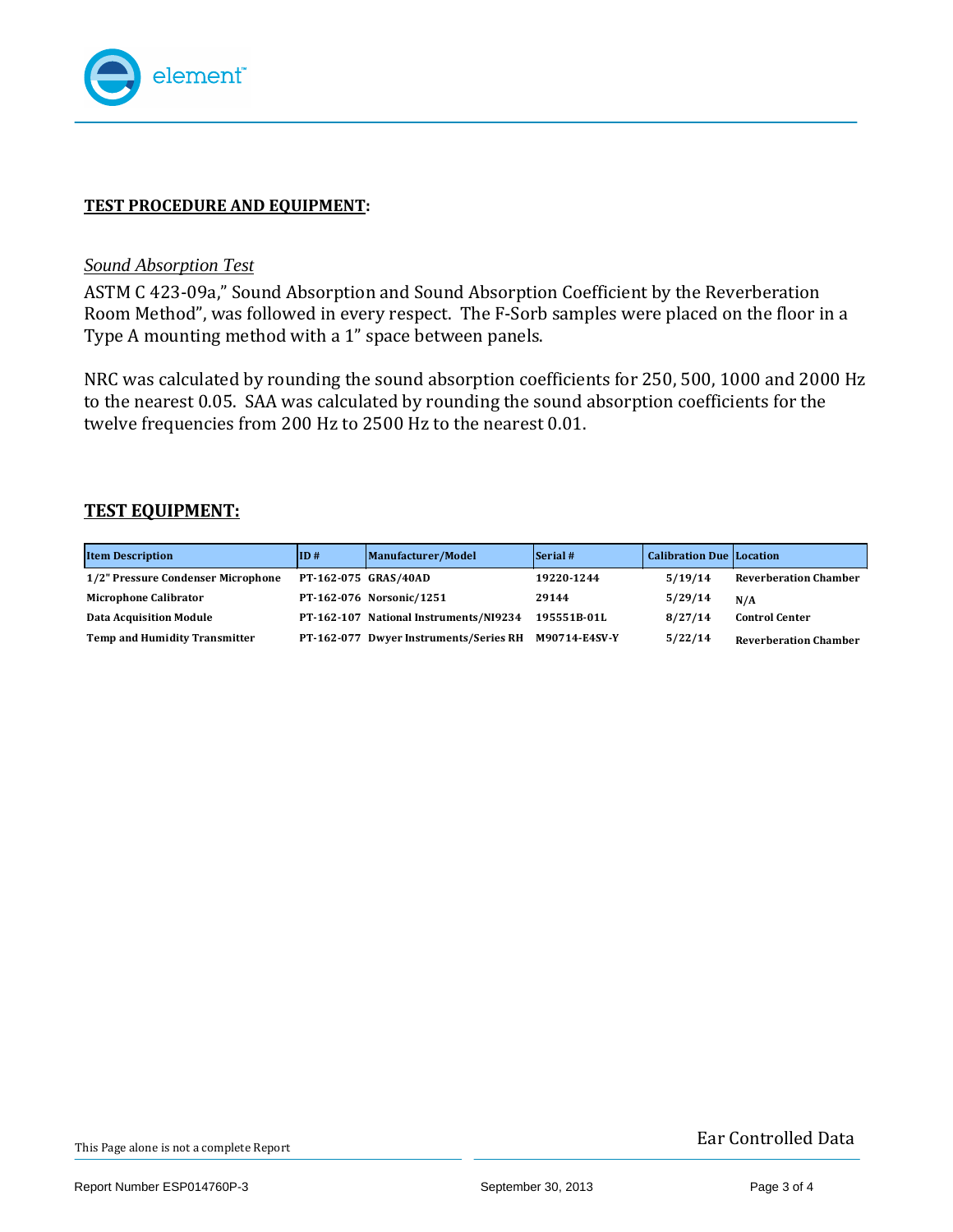

**Test Data:**



#### **SOUND ABSORPTION** ASTM C423

This Page alone is not a complete Report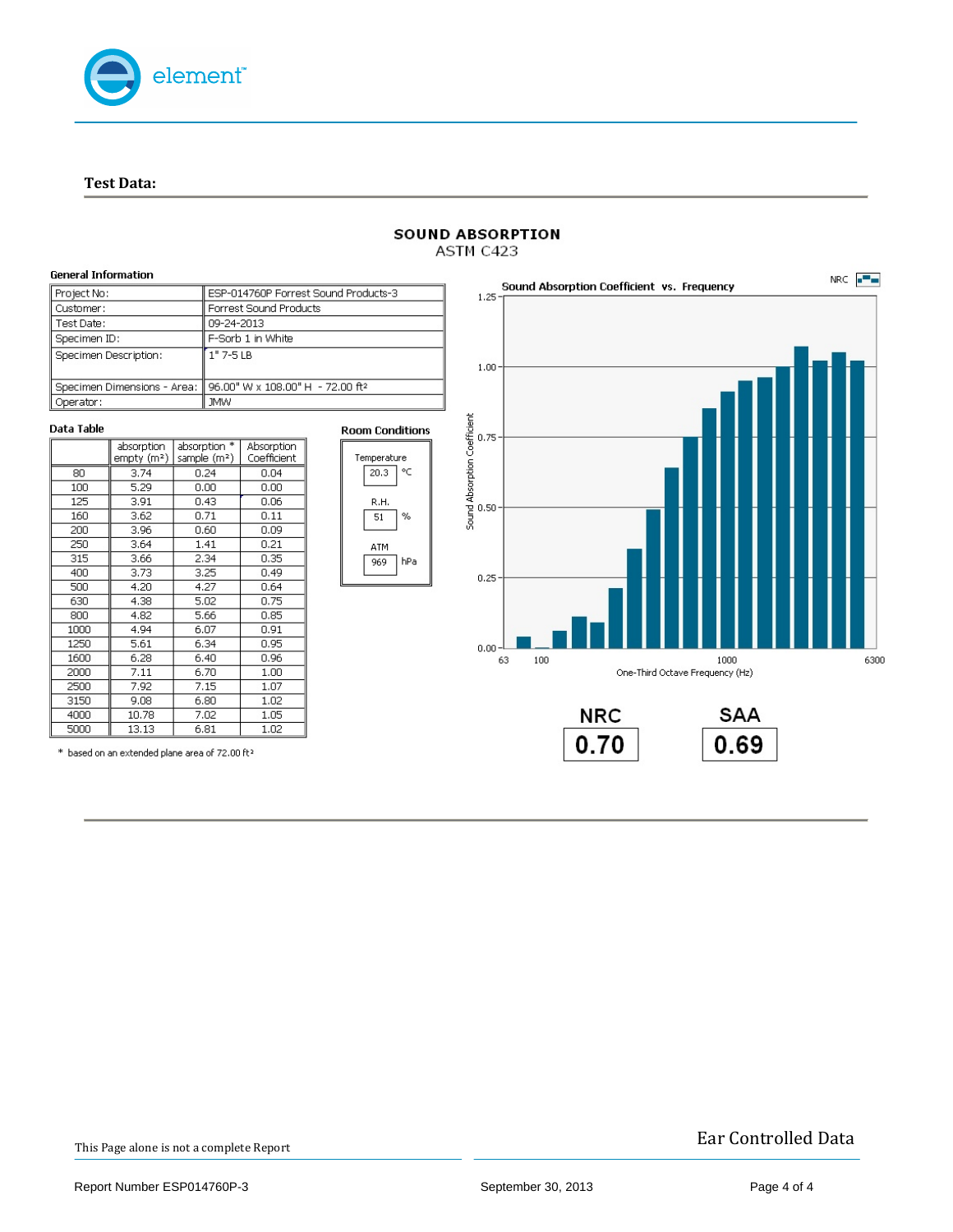

Element Materials Technology 662 Cromwell Avenue St Paul, MN 55114-1720 USA

P 651 645 3601 F 651 659 7348 T 888 786 7555 info.stpaul@element.com element.com

# **SOUND ABSORPTION TESTING CONDUCTED ON FSorb 1" 7.5 lb Density**

Forrest Sound Produc ts 15115 NE 90th St. Suit e A Redmond, WA 98052

Customer PO: 13-901-F

Date: September 30, 2013 Author: John Wegscheider Report Number: ESP014760P-8



EAR Controlled Data: This document contains technical data whose export and re-export/retransfer is subject to control by the U.S. Department of Commerce under the Export Administration Act and the Export Administration Regulations. The Department of Commerce's prior written approval is required for the export or re-export/retransfer of such technical data to any foreign person, foreign entity or foreign organization whether in the United States or abroad.

These commodities, Technology, or software were exported from the United States in accordance with the Export Administration Regulations. Diversion contrary to U.S. law is prohibited.

This project shall be governed exclusively by the General Terms and Conditions of Sale and Performance of Testing Services by Element Materials Technology. In no event shall Element Materials Technology be liable for any consequential, special or indirect loss or any damages above the cost of the work.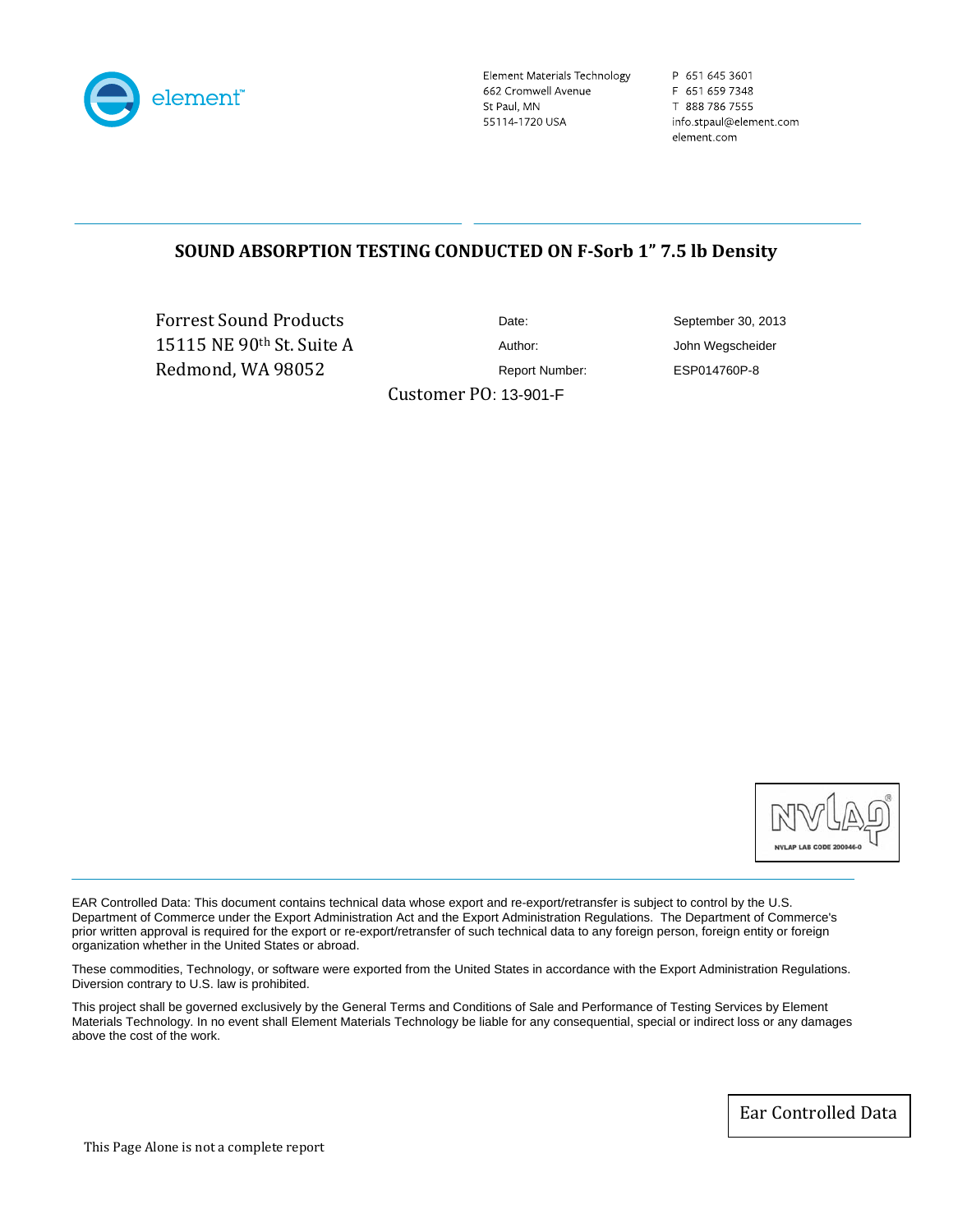

# **Noise Reduction Coefficient (ASTM C42309a)**

## **INTRODUCTION:**

This report presents the results of acoustical testing of 1" 7.5 lb Density F‐Sorb. This testing was requested by Mr. Doug Bixel of Forrest Sound Products and was conducted on September 25th, 2013.

This report must not be reproduced except in full with the approval of Element Materials Technology. The test results contained in this report pertain only to the specific assemblies tested and not necessarily to all similar constructions.

Element has been accredited by the U.S. Department of Commerce and the National Institute of Standards and Technology (NIST, formerly NBS) under their National Voluntary Laboratory Accreditation Program (NVLAP Lab Code 200046‐0) for conducting this test procedure. This report may not be used to claim product endorsement by NVLAP, NIST or any agency of the U.S. Government.

The results stated in this report represent only the specific construction and acoustical conditions present at the time of the test. Measurements performed in accordance with this standard on nominally identical onstructions and acoustical conditions may produce different results. c

#### **TEST RESULTS SUMMARY:**

|        | <b>Noise Reduction Coefficient (NRC) Test TypeE Mount</b> |                           | <b>Test Results</b> |            |            |    |
|--------|-----------------------------------------------------------|---------------------------|---------------------|------------|------------|----|
| Test # | <b>Sample Identification</b>                              | <b>Total Weight (lbs)</b> | Weight (psf)        | <b>NRC</b> | <b>SAA</b> | -- |
| 8      | F-Sorb 1"7.5 lb Density                                   | 43.0                      | 0.6                 | 0.90       | 0.88       |    |

Tabular and graphical presentations of the data are presented under "TEST RESULTS" below.

**SPECIMEN DESCRIPTION:** (Also see "T est Results")

The material was identified as 1", 7.5 lb Density F‐Sorb. The overall sample size was 72 ft2 and consisted of (8) 24"x48" Samples and (2) 12"x48" Samples and weighed a total of 43 lbs. The Sample was mounted in the E400 Method.



This Page alone is not a complete Report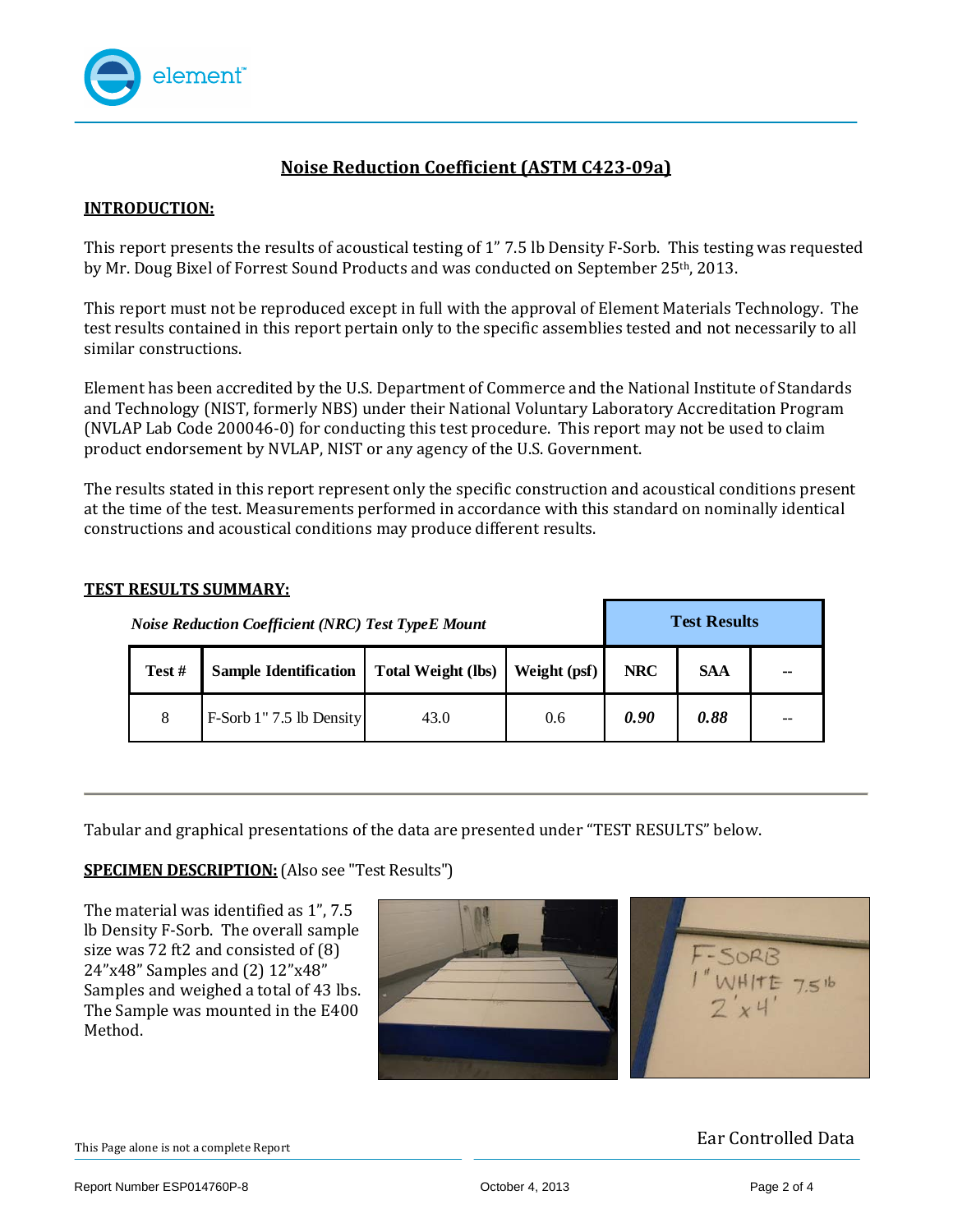

## **TEST PROCEDURE AND EQUIPMENT:**

## *Sound Absorption Test*

ASTM C 423‐09a," Sound Absorption and Sound Absorption Coefficient by the Reverberation Room Method", was followed in every respect. The F-Sorb samples were placed in the E400 Method.

NRC was calculated by rounding the sound absorption coefficients for 250, 500, 1000 and 2000 Hz to the nearest 0.05. SAA was calculated by rounding the sound absorption coefficients for the welve frequencies from 200 Hz to 2500 Hz to the nearest 0.01. t

## **TEST EQUIPMENT:**

| <b>Item Description</b>            | ID#                  | Manufacturer/Model                     | Serial #      | <b>Calibration Due Location</b> |                              |
|------------------------------------|----------------------|----------------------------------------|---------------|---------------------------------|------------------------------|
| 1/2" Pressure Condenser Microphone | PT-162-075 GRAS/40AD |                                        | 19220-1244    | 5/19/14                         | <b>Reverberation Chamber</b> |
| <b>Microphone Calibrator</b>       |                      | PT-162-076 Norsonic/1251               | 29144         | 5/29/14                         | N/A                          |
| <b>Data Acquisition Module</b>     |                      | PT-162-107 National Instruments/NI9234 | 195551B-01L   | 8/27/14                         | <b>Control Center</b>        |
| Temp and Humidity Transmitter      |                      | PT-162-077 Dwyer Instruments/Series RH | M90714-E4SV-Y | 5/22/14                         | <b>Reverberation Chamber</b> |